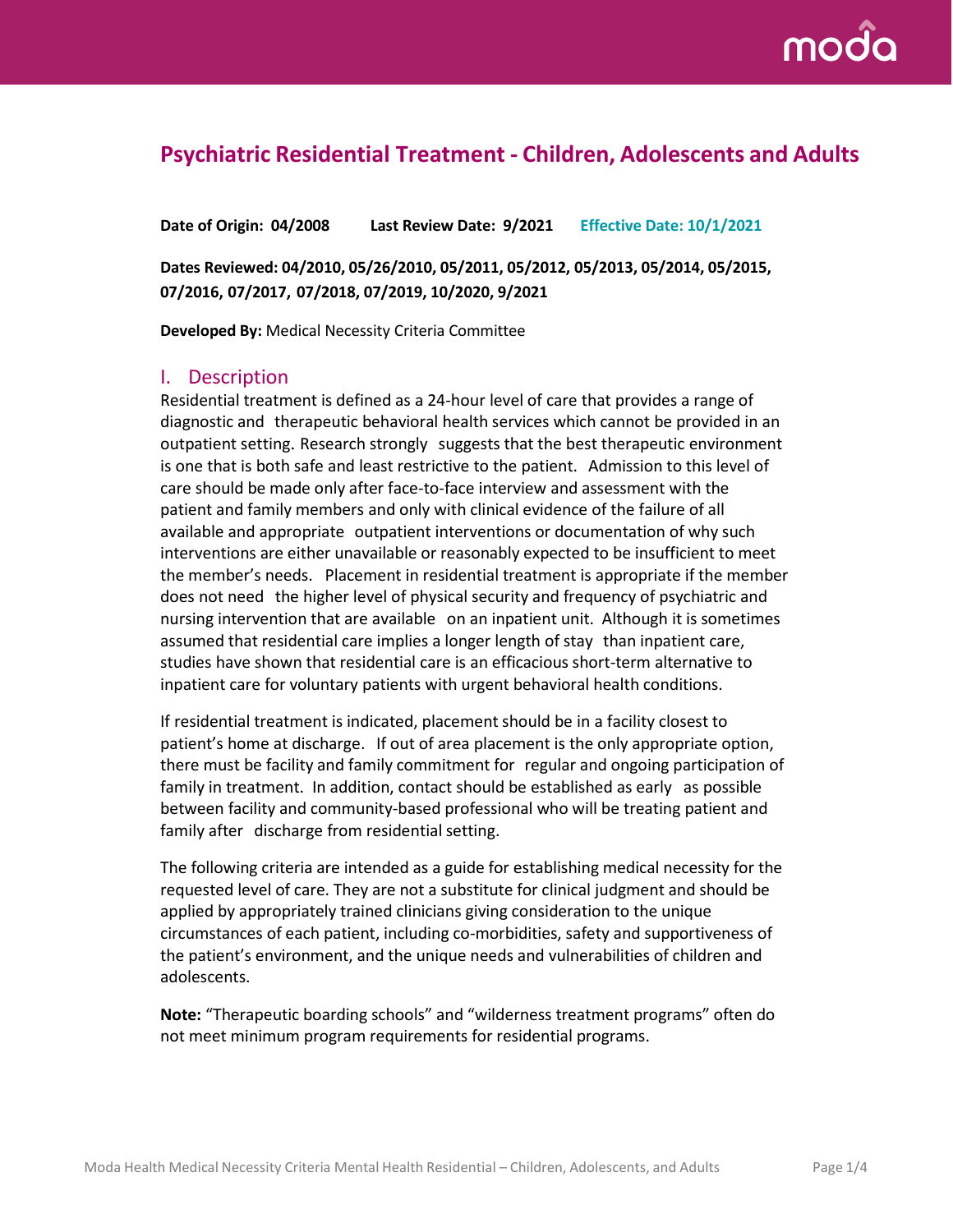# II. Criteria: CWQI BHC-0011

#### A. **Program Requirements:**

Treatment must include **ALL** of the following:

- 1. Facility holds licensure and/or accreditation for the level and type of care provided and is practicing within the scope of its license. Facilities in Oregon must be licensed under chapter 309 of Oregon Administrative Rules.
- 2. 24 hour supervision by mental health treatment staff, including at least one nurse onsite or on call at all times, to assist with medical issues, crisis intervention and medication.
- 3. Staff must have ability to safely restrain and protect individuals during a crisis for the safety of the patient and others. Not applicable to adult-only programs.
- 4. Patient must be staying overnight at the facility.
- 5. Patient must be involved in a structured treatment program for at least 8 hours per day, 5 days a week under the supervision of a licensed mental health professional, consisting of **ALL** of the following, tied to goals described in the individualized treatment plan:
	- a. Documentation of the individual's participation in each treatment activity;
	- b. Daily group therapy;
	- c. Individual therapy with a primary therapist at least twice per week;
	- d. Family therapy at least once per week. If this is not possible or indicated, clinical evidence must be given and an acceptable alternative offered;
	- e. Individualized case management activities as needed;
	- f. Structured skills training, vocational training, education, recreation and/or socialization activities.
- 6. Initial Treatment plan meets ALL of the following:
	- a. Is completed within 7 days of admission;
	- b. Is individualized, not determined by programmatic duration;
	- c. Includes an appropriate mix of modalities (i.e. family, group and individual therapies);
	- d. Addresses the specific problems leading to the admission.
- 7. Regular psychiatric involvement, including evaluation within 72 hours of admission. Once weekly review by a psychiatrist or psychiatric nurse practitioner occurs until discharge along with ongoing medication monitoring.
- 8. Aftercare treatment planning for the reintegration of the patient into the home, school and community.

#### B. **Admission Criteria:**

Authorization for admission is indicated by **ALL** of the following:

- 1. Patient does not meet criteria for acute inpatient mental health treatment.
- 2. Patient has an active psychiatric diagnosis which requires therapeutic intervention.
- 3. The patient is medically stable.
- 4. The patient cannot be treated safely and effectively at a lower level of care due to **1 or more** of the following:
	- a. Serious and persistent psychosocial impairments that have failed to respond to treatment at all appropriate lower levels of care, or documentation of why such treatments are reasonably expected to be insufficient to meet the member's needs. (Note: Nonparticipation does not constitute failure at a lower level of care.);
	- b. Danger to self or others;
	- c. Profound role failure; or
	- d. The appropriate lower level of care is not reasonably available to the patient.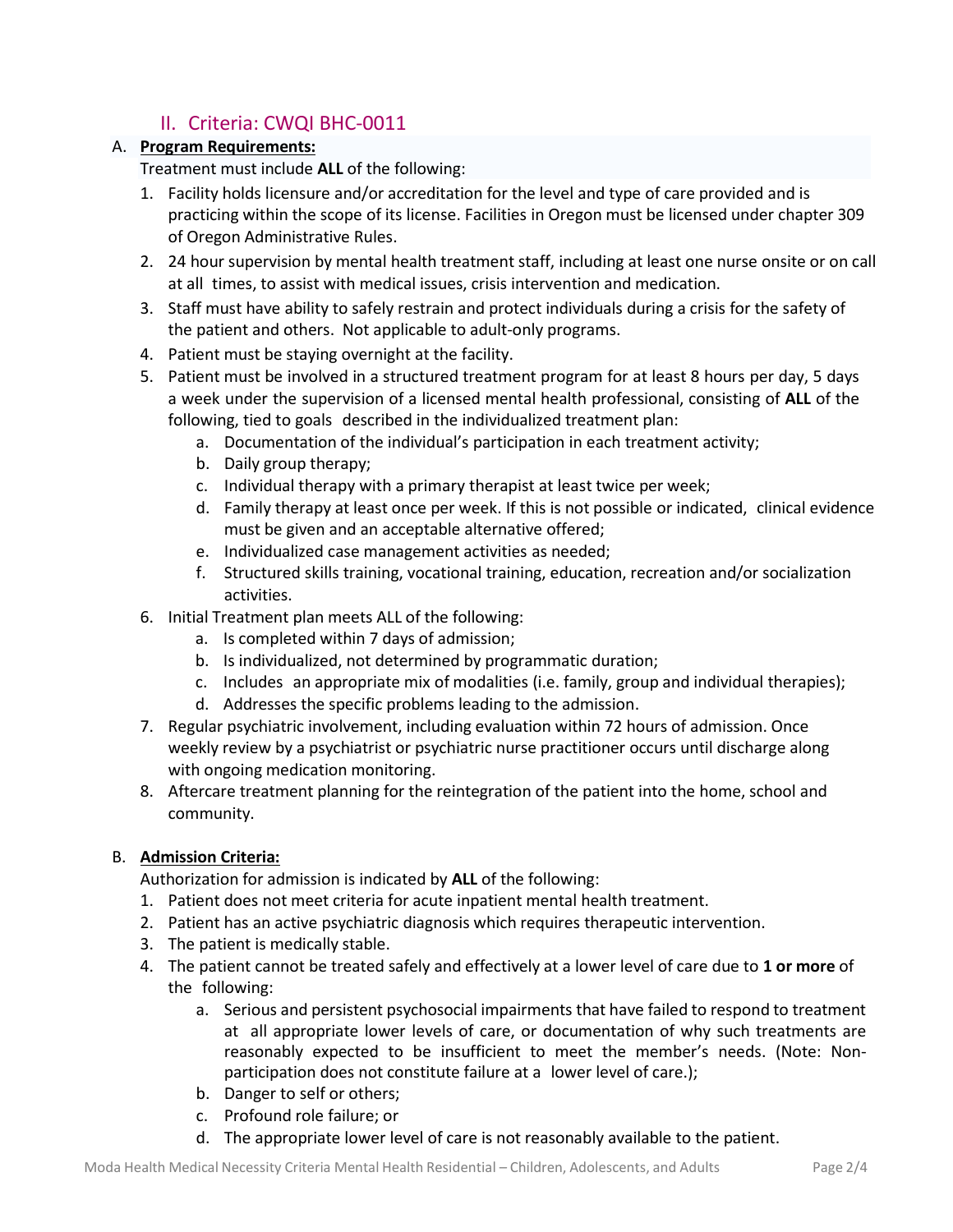- 5. The patient is judged physically and cognitively able to actively participate in treatment.
- 6. For recent readmissions, the treatment plan clearly states what will be done differently to address risk factors that led to the readmission and promotes increased use of skills to support a successful transition to a lower level of care.
- 7. Discharge planning, including coordination with established outpatient providers, begins at time of admission.

#### C. **Continued Care Criteria:**

Continued authorization is indicated by **ALL** of the following:

- 1. The treatment plan focuses on resolving the difficulties appropriate to this level of care.
- 2. Clinical evidence of engagement in treatment and the ability to achieve the treatment plan goals.
- 3. Active involvement of parents/caregivers in treatment unless contraindicated.
- 4. Patient is making progress toward resolving the problems appropriate to this level of care, or a recent treatment plan change is reasonably expected to resolve a lack of progress.
- 5. Patient has not improved enough to be safely and effectively treated at a lower level of care.
- 6. Ongoing involvement of established outpatient providers in discharge planning, or efforts to establish an outpatient provider are actively underway.

#### D. **Discharge Criteria:**

Termination of continued authorization is indicated by **1 or more** of the following:

- 1. Treatment goals appropriate to the residential level of care have been met.
- 2. The patient's condition has improved to the point where the patient no longer requires 24 hours per day supervision and observation.
- 3. The patient can be safely and effectively treated at a lower level of care (e.g. mental health partial hospitalization, intensive outpatient or outpatient treatment).
- 4. The patient's physical condition necessitates transfer to a medical facility.
- 5. The patient is not making progress at the current setting or level of care (unless a recent treatment plan change is reasonably expected to resolve the lack of progress).

### **Authorization note:**

Moda Health will authorize residential treatment if the next lower level of care is appropriate but not reasonably available. If the patient or family declines an available appropriate lower level of care, or if the inpatient facility fails to engage in reasonable and appropriate discharge planning, Moda will not authorize residential treatment.

#### **Contra-indications:**

- 1. Running away and disobedience are not in and of themselves sufficient reasons for admission to residential level of care.
- 2. Readmission or continued stay is expected to be counter-therapeutic due to **1 or more** of the following:
	- a. Previous admissions to the same or a similar program have not been therapeutically beneficial;
	- b. The patient has reached maximum expected therapeutic benefit from previous admissions or during the current admission;
	- c. The treatment reinforces an unhealthy self-image or identification with the illness.
	- d. For a patient with attachment disorder, residential treatment would interfere with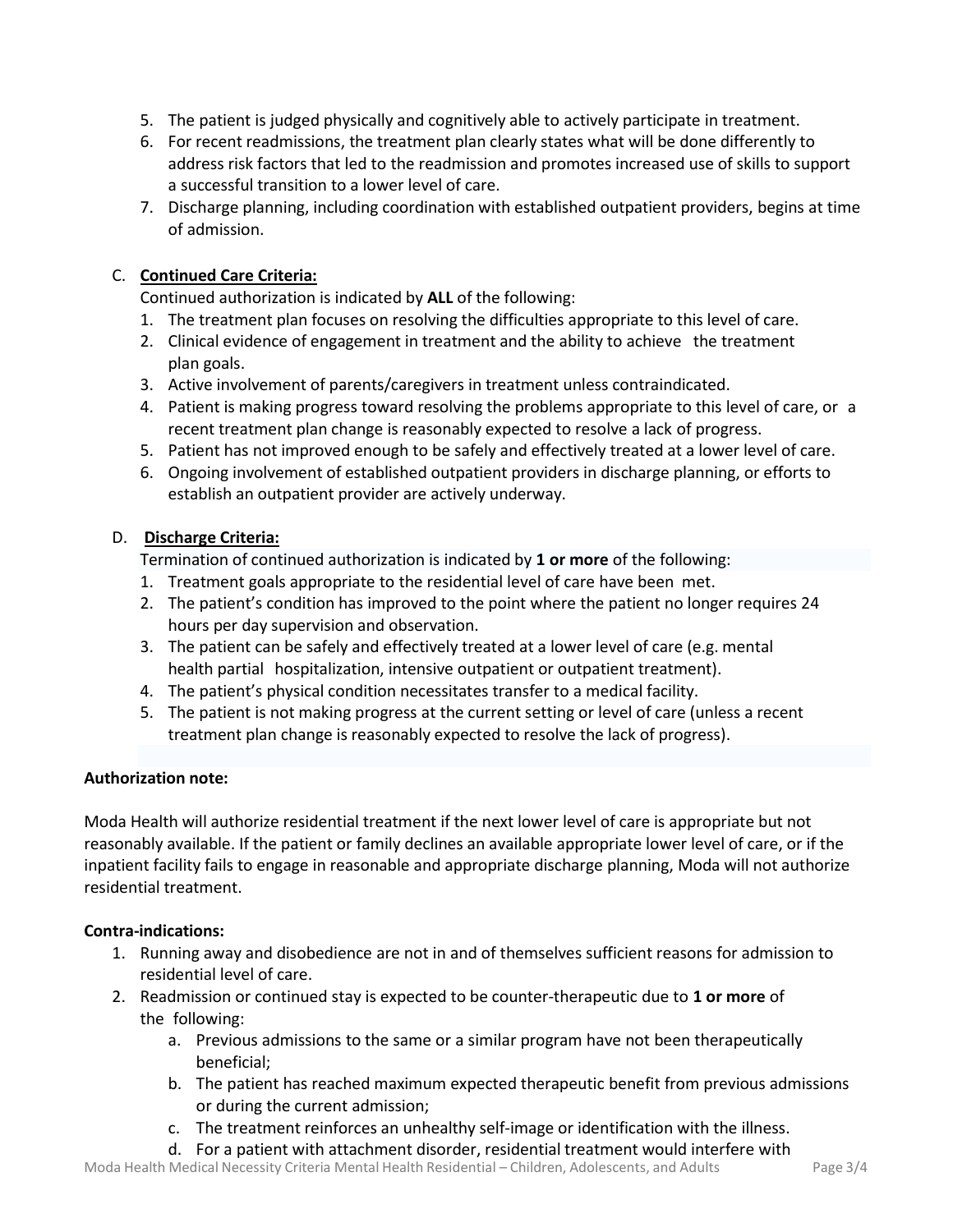interventions that are more appropriate to take place in the home environment.

## III. Information Required with the Prior Authorization Request:

- 1. Diagnosis, symptoms, and functional impairment;
- 2. Relevant biopsychosocial and treatment history;
- 3. Alcohol and other drug use history, or assessment;
- 4. Current medical status and relevant medical history;
- 5. Current medications;
- 6. Risk assessment;
- 7. Specific goals for stabilization;
- 8. Treatment plan;
- 9. Plan for outpatient follow-up following discharge; and
- 10. Faxed copy of initial psychiatric evaluation, History & Physical, and/or daily treatment schedule may be required.

## VI. Annual Review History

| <b>Review Date</b> | <b>Revisions</b>                                                                                                                                                                                                                                                                                                                                                                                                                                                                                                                                                                                                                                                                                          | <b>Effective Date</b> |
|--------------------|-----------------------------------------------------------------------------------------------------------------------------------------------------------------------------------------------------------------------------------------------------------------------------------------------------------------------------------------------------------------------------------------------------------------------------------------------------------------------------------------------------------------------------------------------------------------------------------------------------------------------------------------------------------------------------------------------------------|-----------------------|
| 05/2013            | Annual Review. Added table with review date, revisions, and effective<br>date. Minor word changing.                                                                                                                                                                                                                                                                                                                                                                                                                                                                                                                                                                                                       | 05/2013               |
| 05/2014            | Annual Review.                                                                                                                                                                                                                                                                                                                                                                                                                                                                                                                                                                                                                                                                                            | 05/2014               |
| 05/2015            | Annual Review. Added description of custodial care and other clarifying<br>language.                                                                                                                                                                                                                                                                                                                                                                                                                                                                                                                                                                                                                      | 05/2015               |
| 07/2016            | Annual Review. Added least restrictive language, added #2 and #3 contra-<br>indications, updated citation and licensure/accreditation requirements.                                                                                                                                                                                                                                                                                                                                                                                                                                                                                                                                                       | 07/2016               |
| 06/2017            | Annual Review. Addressed readmissions. Updated facility licensing<br>requirements.                                                                                                                                                                                                                                                                                                                                                                                                                                                                                                                                                                                                                        | 09/2017               |
| 06/2018            | Annual Review. Updated accreditation requirements; provided detail<br>regarding structured treatment; clarified factors indicating a lower level of<br>care is not appropriate; clarified contraindications.                                                                                                                                                                                                                                                                                                                                                                                                                                                                                              | 08/2018               |
| 07/2019            | Changed title from "Mental Health Residential Treatment" to "Psychiatric<br>Residential Treatment"; added clarification re: role of and application of<br>criteria; affirmed appropriateness of requested level of care when a lower<br>level of care is not reasonably available; added informational note regarding<br>therapeutic boarding schools and wilderness treatment programs; added<br>clarifications regarding facility requirements; removed requirement for<br>continued treatment that the patient continues to meet criteria for initial<br>authorization; added requirements for family and outpatient provider<br>involvement for continued treatment; additional minor clarifications. | 09/2019               |
| 10/2019            | Corrected typo on discharge criteria D.3. "patient CAN be safely and<br>effectively treated"                                                                                                                                                                                                                                                                                                                                                                                                                                                                                                                                                                                                              | 10/2019               |
| 10/2020            | Corrected references to Oregon Administrative Rules                                                                                                                                                                                                                                                                                                                                                                                                                                                                                                                                                                                                                                                       | 11/2020               |
| 9/2021             | Removed requirement for CARF/Joint Commission accreditation for OON<br>facilities. Added statement about authorizing residential care if next lower<br>level of treatment is not reasonably available.                                                                                                                                                                                                                                                                                                                                                                                                                                                                                                    | 10/2021               |